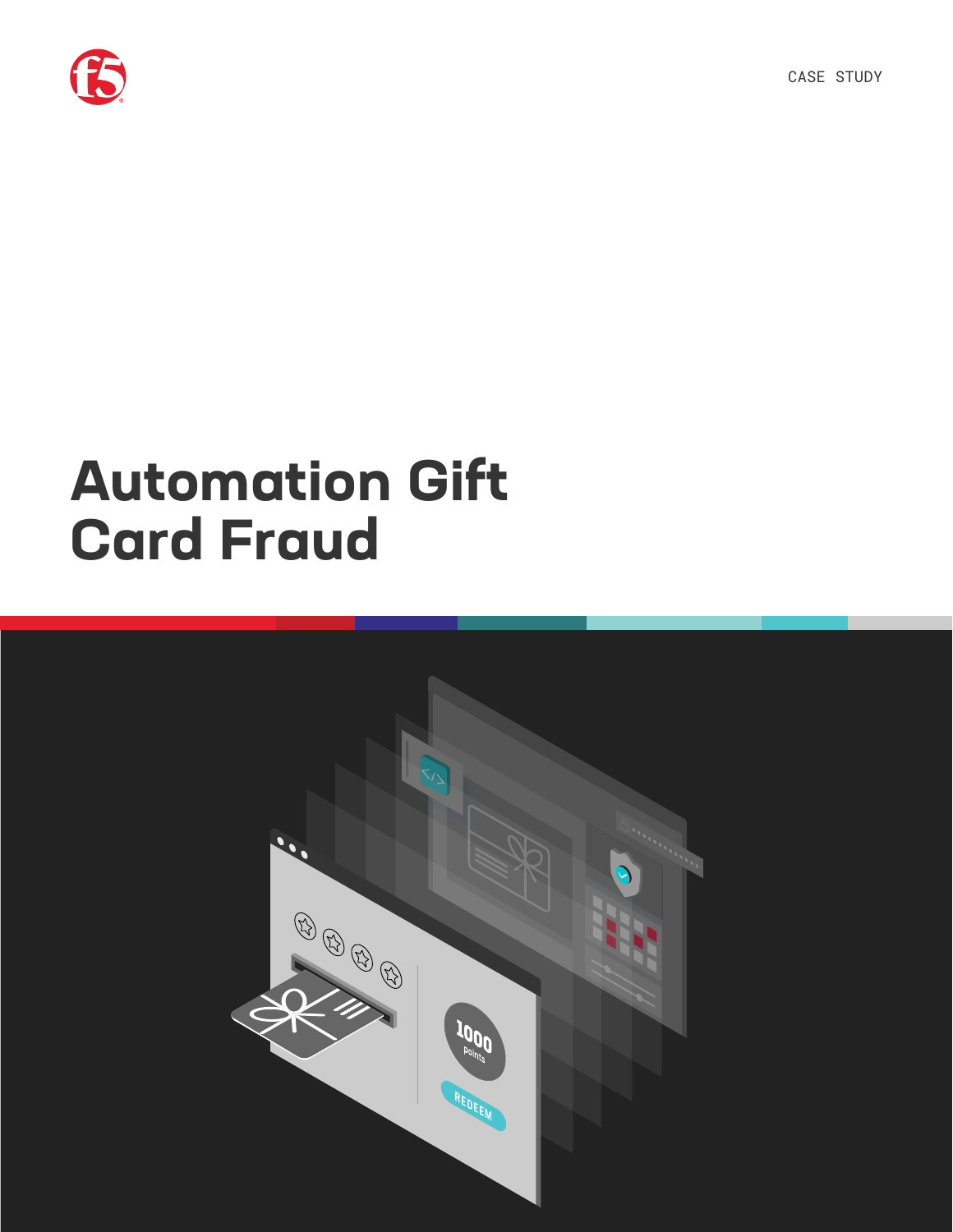#### RETAILER DESCRIPTION

- **• \$5B gift card program** global consumer brand
- **• ~20M accounts** were mostly linked to gift cards and credit cards
- **• Balance transfers allowed** from one gift card to another

#### FRAUD AND CHALLENGES

- **• ~1000 accounts** were hijacked per day via credential stuffing attacks
- **• Bots and account checkers** were the primary attack tools
- **• \$50** was the average balance of hijacked accounts

"THE PROBLEM WAS WITH OTHER WEBSITES. OUR CUSTOMERS REUSE THE SAME PASSWORDS ACROSS MULTIPLE SITES. WHEN OTHER SITES GET BREACHED, FRAUDSTERS USE THOSE SPILLED CREDENTIALS TO HIJACK MY CUSTOMERS' ACCOUNTS." -CISO of retailer

#### **How Shape defeated account hijackers and saved tens of millions of**

**dollars.** A Fortune 500 retailer, manages a gift card program with a stored value of over \$5B. Cybercriminals targeted the program, stealing tens of millions of dollars from the company and its customers. Attackers used credentials spilled from other website breaches to hijack customer accounts and steal funds from gift cards. Fraudulent login attempts exceeded a million per day and made up over 90% of the traffic to the login URL. Traditional defenses, like web application firewalls, intrusion detection and prevention services, and fraud analytics, failed to prevent these ongoing automated attacks. The Fortune 500 retailer deployed the Shape solution and completely eliminated account hijackings.

### **Shape Solution**

- Eliminated all account hijacking and saved tens of millions of dollars.
- Blocked malicious bots & automated attacks.
- Reduced chargeback fees and customer support calls.

### **Why Shape?**

A Fortune 500 retailer sought out Shape after their WAF, IP reputation feeds, rate limits, and other defensive measures failed to stop credential stuffing attacks. Attackers used botnets, automated account checkers, and web proxies to defeat security measures. At peak, the attacks on the retailer web application involved over 100,000 new IPs that were used once, and never again. Some of the attackers also mimicked browser, or browser agent behavior to simulate human visitor behavior.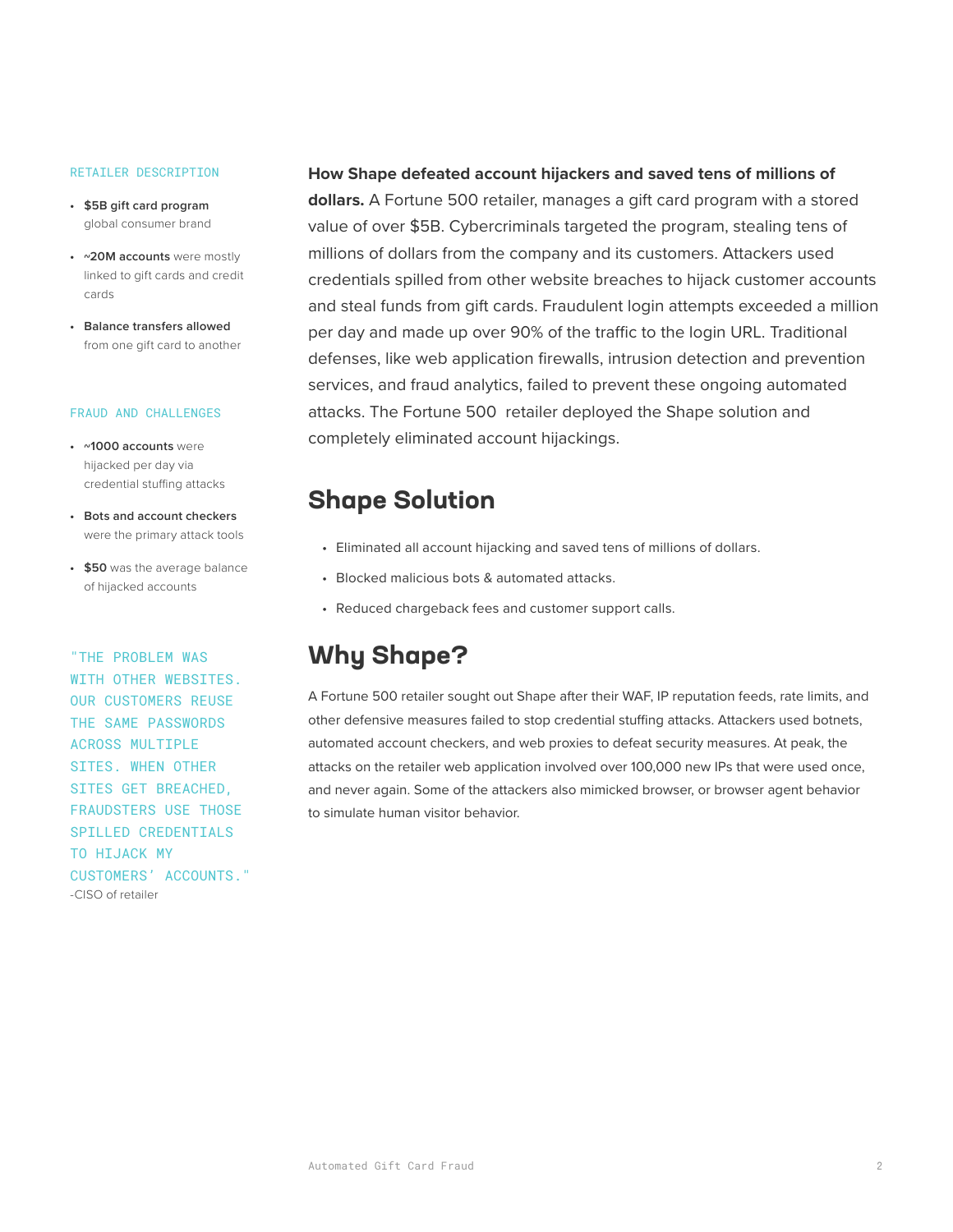

**Figure 1:** Login requests

"THE SHAPE TEAM WORKED WITH MY TEAM TO GO LIVE IN TWO WEEKS FROM START TO FINISH. UNLIKE TRADITIONAL SECURITY SOLUTIONS, WE DON'T NEED MORE TRAINING OR HEADCOUNT TO GET VALUE OUT OF SHAPE'S SOLUTION. THEY'VE COMPLETELY BLOCKED THE ATTACKERS WITHOUT INCONVENIENCING MY USERS OR IMPOSING ON MY TEAM." -CISO of retailer

### **Shape Solution Benefits**

- Defended Fortune 500 retailer's website in real-time and successfully deflected automated attacks.
- Deployed new countermeasures as attackers adopted different approaches.
- Deployed and integrated with retailer's web infrastructure within 2 weeks.